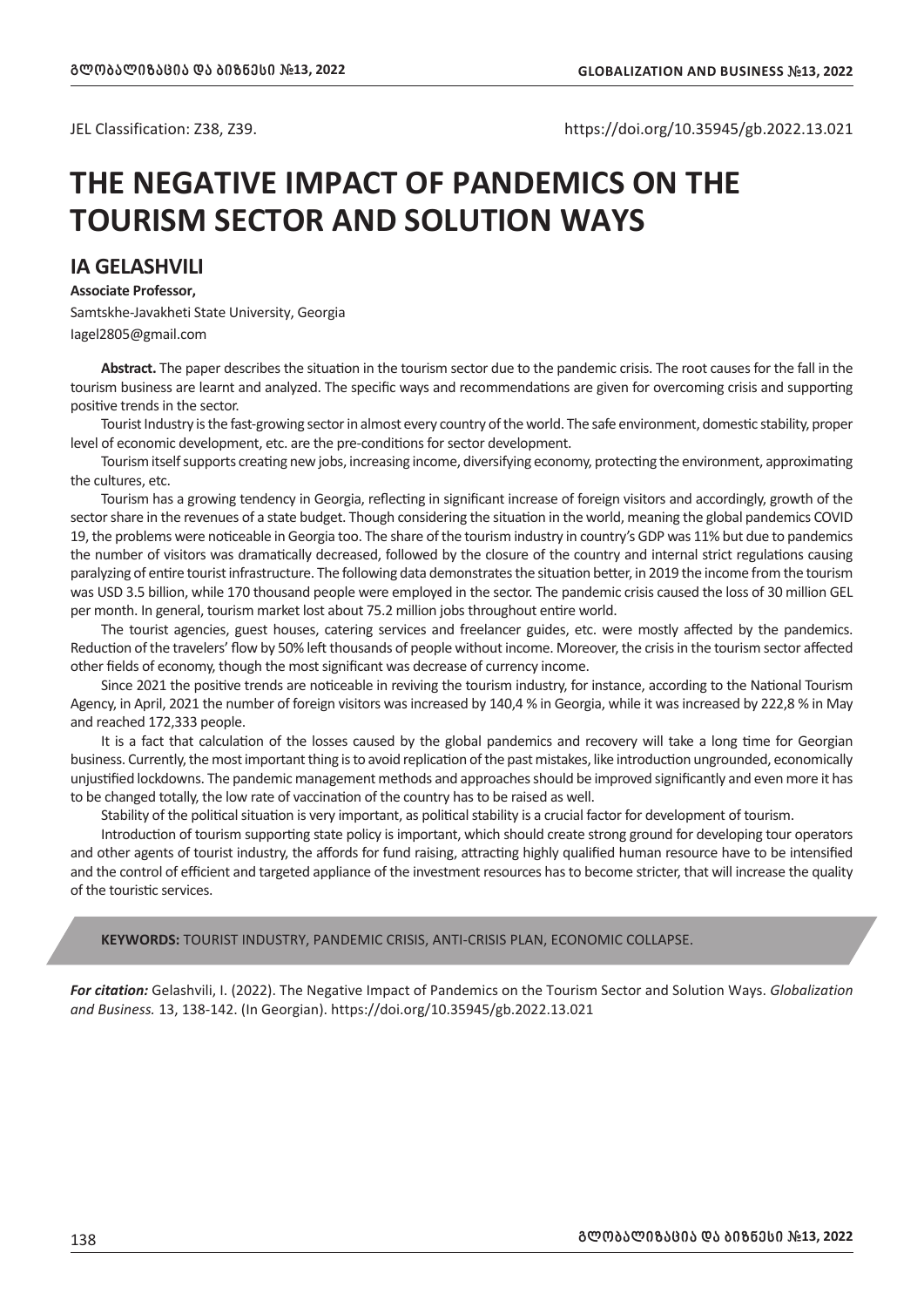JEL Classification: Z38, Z39. https://doi.org/10.35945/gb.2022.13.021

# **პანდემიის ნეგატიური ზეგავლენა ტურიზმის სექტორზე და მისი გადაჭრის გზები**

## **ია გელაშვილი**

**ეკონომიკის დოქტორი, ასოცირებული პროფესორი** სამცხე-ჯავახეთის სახელმწიფო უნივერსიტეტი, საქართველო Iagel2805@gmail.com

**საკვანძო სიტყვები:** ტურიზმის ინდუსტრია, პანდემიური კრიზისი, ანტიკრიზისული გეგმა, ეკონომიკური კოლაფსი.

**ციტირებისთვის:** გელაშვილი, ი. (2022). პანდემიის ნეგატიური ზეგავლენა ტურიზმის სექტორზე და მისი გადაჭრის გზები. გლობალიზაცია და ბიზნესი. 13, 138-142. https://doi.org/10.35945/gb.2021.12.021

#### **შესავალი**

თანამედროვე პირობებში ტურიზმის ინდუსტრია არის ერთ-ერთი სწრაფად მზარდი სექტორი რომლის სწორ და ეფექტურ განვითარებას განაპირობებს უსაფრთხო გარემო, შიდა სტაბილურობა ეკონომიკის განვითარების მისაღები დონე და ა. შ. ტურიზმის ინდუსტრიაა სწორედ ერთ-ერთი ყველაზე დინამიური ინდუსტრია მთელი მსოფლიოს მასშტაბით, რამდენადაც ის ერგება ტექნოლოგიურ ცვლილებებს, პროდუქტის ინოვაციებსა და ახალ ბაზრებს. ამიტომაც ტურიზმის პოლიტიკა მუდმივად ცვალებად სამყაროში მიმართული არის და იქნება მგზავრობისა და ტურიზმის ინდუსრიისათვის მოქმედების წესზე. (TSU...,4). თავის მხრივ ტურიზმი ხელს უწყობს მშვიდობის განვითარებას სამუშაო ადგილების შექმნას, შემოსავლების ზრდას, ეკონომიკის დივერსიფიკაციას, გარემოს დაცვას, კულტურათა დაახლოებას და სხვა. აქვე შევნიშნავთ რომ ტურიზმი კომპლექსური დარგია, რაც განპირობებულია იმით, რომ ტურისტული პროდუქტი იქმნება მრავალი დარგის რთული ურთიერთთანამშრომლობის შედეგად. ტურიზმთან დაკვაშირებულ დარგებს წარმოადგენს: ტრანსპორტი, სოფლის მეურნეოიბა, განათლება, კავშირგაბმულობა და ა. შ.

საქართველოში, ბოლოდროინდელი სიტუაციიდან გამომდინარე, როცა საუბარია სიღარიბის მაღალ მაჩვენებელზე, შემცირებულ ინვესტიციებზე და სამუშაო ადგილებზე, დიდ ეკონომიკურ ვარდნაზე, ანაკლიის პროექტის გაჩერებაზე, მეტად მოულოდნელ და სავალალო მდგომარეობაში ჩავვარდით, როცა იფეთქა პანდემიამ - covid-19-ის სახელით და მოიცვა მთელი მსოფლიო 2020 წლის მარტში საქართველოში გამოცხადდა საგანგებო მდგომარეობა. ამ პერიოდისთვის ეკონომიკა 2.7%-ით შემცირდა ხოლო წლის ბოლოსთვის 6% კლება იყო, 2021 წლის იანვარში კი 11.5 % შემცირდა. (საქ. სტატის მონაცემები). 2021 წლის იანვარში გამოქვეყნებული ანგარიშის მიხედვით, გლობალური ეკონომიკა 2020 წლის განმავლობაში 3.5 % შემცირდა. "საერთაშორისო საალუტო ფონდი"-ის საპროგნოზო მაჩვენებლით 2021 წ გლობალური ეკონომიკა 5.5 %-იან, ხოლო 2022 წ - 4.2%-იან ზრდას პროგნოზირებს. "მსოფლიო ბანკი"-ს საპროგნოზო მაჩვენებელი გლობალური ზრდის ტემპთან დაკავშირებით 2021 წლისთვის 4%-ით, 2022 წლისთვის კი 3.8 % განისაზღვრა. "ეკონომიკური განვითარებისა და თანამშრომლობის ორგანიზაცია" (OECDE) 2020 წლის დეკემბერში გამოქვეყნებული ანგარიშის მიხედვით, 2021 წ მსოფლიო ეკონომიკის 4.2 %-ით, 2022 წლისთვის კი 3,7 %-ით ზრდას ვარაუდობს.

#### **ძირითადი ტექსტი**

ყველაზე დიდი დარტყმა პანდემიამ ტურიზმს მიაყენა გამოჩენის პირველივე დღიდან. არადა ტურიზმი ერთ-ერთ მნიშვნელოვან სექტორად იყო ჩამოყალიბებული და მზარდი ტენდენციითაც ხასიათდებოდა. იგი საქართველოს მთლიანი სამამულო პროდუქტის დაახლოებით 11%-ს აწარმოებდა.

2019 წელს ვიზიტორების მთლიანმა რაოდეონობამ 9357964-ს მიაღწია, რაც წინა წელთან შედარებით 7.8 % მეტია. საქ. შინაგან საქმეთა სამინისტროს საინფორმაციო ანალიტიკური დეპარტამენტის მონაცემებით, საერთაშორისო ვიზიტორების მიერ განხორციელებული ვიზიტები ასეთნაირადაა წარმოდგენილი.

ტურიზმის ეროვნული ადმინისტრაციის ინფორმაციით 2021 წლის აპრილში საქართველოში უცხოელ ვიზიტორთა რაოდენობა 140.4 % გაიზარდა, ხოლო მაისში 222.8 % და შეადადგინა 172333 ათ. კაცი.

2021 წლის თებერვალში ინფლაციამ 6.6 % მიაღწია, რაც ყველაზე მეტად გამოწვეული იყო ბოლო წლებში ბიზნეს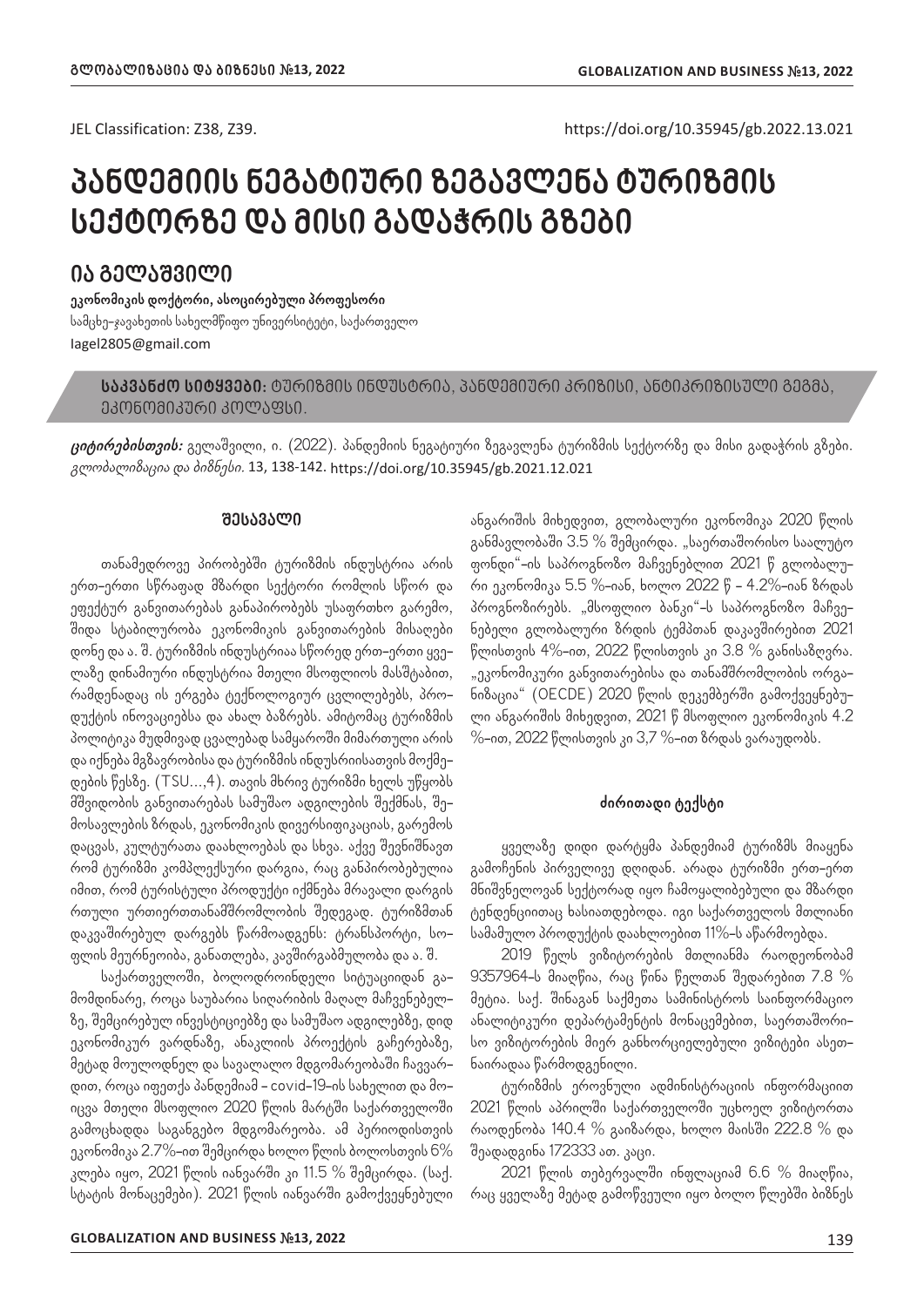| 2019 წ. მაისი | 2020 წ. მაისი | 2021 წ. მაისი | ცვლილება 2019/2021 | %2019/2021<br>ცვლილება |
|---------------|---------------|---------------|--------------------|------------------------|
| 39.753        | 1956          | 9537          | $-30216$           | $-76.0%$               |

წყარო: საქ. შინაგან საქმესთა სამინისტროს საინფ. ანალიტიკური დეპარტამენტი

აქტივობების შემცირებით, ექსპორტის კლების და იმპორტის გაძვირებით. 2020 წელს ეროვნული ვალუტა 14% გაუფასურდა, რისთვისაც ეროვნულმა ბანკმა ვალუტის სიმყარის შენარჩუნებისათვის 800 მლნ დოლარზე მეტი მოცულობის სავალუტო ინვესტიციები განახორციელა და 2021 წლის თებერვლის მდგომარეობით საქართველოს საგარეო ვალი 7.825 მლრდ დოლარს შეადგენდა. წლიური ინფლაცია 2.8 % იყო წინა წელთან შედარებით (httrs://www.geostat.ge/ka) 2021 წლის 10 ივნისის მდგომარეობით დოლარის ოფიციალური ღირებულება ლართან მიმართებაში 3.1613 ლარი გახდა (bm.ge). ლარის გაცვლითი კურსის მერყეობა კიდევ უფრო ცუდ სიტუაცაში აყენებს ბიზნესს, შეიძლება ითქვას, რომ კატასტროფულ მდგომარეობაშიც კი. გამომდინარე იქედან, რომ საქართველო მაინც იმპორტდამოკიდებული ქვეყანაა, იგი პირდაპირ ზეგავლენას ახდენს ფასების სტაბილურობაზე, რაც კიდევ უფრო ცუდ მდგომარეობაში აყენებს ბიზნესს და საქართველოს თითოეულ მოქალაქეს (www.commersant.ge).

2020 წელს უცხოურმა ინვესტიციამ 53% ვარდნა განიცადა, ხოლო 2021 წლის პირველი კვარტლისთვის დაახლოებით 80%-იანი, რის გამოც ქვეყანაში გამწვავდა ეკონომიკური კრიზისი, გაიზარდა უმუშევრობის მაჩვენებელი, სიღარიბის დონე და ეკონომიკური უთანასწორობა სოციალურ ჯგუფებს შორის. (www.buzinessfeed.ge) კრიზისის დროს ჩვენი საგადამხდელო ბალანსი მეტწილად დამოკიდებული იყო ტურიზმის სექტორზე და საგარეო გადმორიცხვებზე, რომელსაც თან დაერთო უარყოფითი სავაჭრო დეფიციტი. დღეს გვაქვს კრიზისების წარმოქმნის დომინოსებური ეფექტი ეკონომიკის მკვლევარ ტატო ხუნდაძის თქმით: - ტურიზმის კოლაფსმა გაზარდა უმუშევრობა, დაეცა შემოსავლები, შემცირდა მთლიანი შიდა მთხოვნა და შესაბამისად საბიუჯეტო შემოსავლები, რასაც თან ერთვის დოლარიზაციის ნეგატიური გავლენა შინა მეურნობებზე და იმ ადამიანებზე, რომელთაც სესხები დოლარში აქვთ აღებული. (მთლიანი გაცემული სესხების დაახლოებით 70%). (www.socialjustice.org.ge). 2019 წ ტურიზმმა 3.5 მლრდ აშშ დოლარის მოგება მოიტანა და დარგში 170 ათ. ადამიანი დაასაქმა. კორონავირუსის გამო ტურიზმა დაკარგა აქტუალობა. ყოველთვიურმა ზარალმა 30 მლნ ლარს მიაღწია. Statista.com-ის მიხედვით მსოფლიო მოგზაურობისა და ტურიზმის ბაზარმა სავარაუდოდ 75,2 მლნ სამუშაო ადგილი დაკარგა. UNWTO-ს მონაცემებით დაზარალდა მცირე და საშუალო ზომის საწარმოები, რომელთა წილი ტურიზმის სექტორში 80% შეადგენს. 2020 წლის 1-ლ და მე-2 კვარტალში უმუშევრობის დონე გაიზარდა. იანვარივნისის თვეში დასაქმებული ადამიანების რაოდენობა

40000-ით შემცირდა, რაც უმუშევრობის დონის მატებაზე 17% აისახა (forbeswoman.ge). საქართველოში შიდა ტურიზმის წვლილი დაბალია სხვა ქვეყნებთან შედარებით. ყველაზე დიდი დარტყმა მიიღო ტურისტულმა სააგენტოებმა, ტუროპერატორებმა, სოფლად სასტუმრო სახლებმა და დამოუკიებელმა გიდებმა, მათვის შიდატურისტულმა ნაკადებმა არაფერი შეცვალა, რადგან მათი მთავარი კლიენტურა (90-95%) იყო საერთაშორისო ტურისტები. TAV Georgia-ს ინფორმაციით 2020 წლის გაზაფხულზე თბილისის აეროპორტში მგზავრთა ნაკადი 50%-ით შემცირდა და შემდგომ კი საერთოდ გაჩერდა, სპეცრეისების გარდა. ჯამში ოფიციალური ინფრმაციით 375 000-მდე ადამიანმა დაკარგა სამსახური (eecmd.org).

სერიოზულად დაზარალდა სასტუმრო სექტორი, რესტორნები და კაფეები, შეიძლება ითქვას, პრაქტიკულად გაჩერდა. შემცირდა მოთხოვნა ქვეყნის შიგნით ტრანსპორტირებაზე, გიდების, თარჯიმნების და ტურისტების სხვა მომსახურებაზე. ტურიზმისა და ექსკურსიების მსოფლიო საბჭოს 2020 წლის მონაცემებით მსოფლიო საერთაშორისო ტურიზმის დანაკარგებმა 2 ტრილ. აშშ დოლარი შეადგინა.

აღნიშვნის ღირსია ის ფაქტიც, რომ ქვეყანაში, როცა იქმნება არასასურველი და კრიზისული სიტუაციები, თავს იჩენს ხოლმე უამრავი კორუფციული რისკები, როდესაც ადგილი აქვს საკუთარი ძალაუფლების გამოყენებას პირადი სარგებლობისთვის. ამიტომ ურთულეს სიტუაციებში ხელისუფლებამ ყურადღება არ უნდა მოადუნოს და მეტი დრო დაუთმოს კორუფციის რისკების ინდენტიფიცირებას და სავარაუდო კორუფციული შემთხვევების გამოვლენას, აგრეთვე უზრუნველყოს მაქსიმალური გამჭირვალობას სასიცოცხლოდ მნიშვნელოვანი ვაქცინების, ტესტების და აღჭურვილობის შესყიდვისას. სახელმწიფომ უნდა შექმნას მედიკამენტების, სამედიცინო დანიშნულების და პირადი მოხმარების სტრატეგიული რეზერვები, კრიზისულ სიტუაციებში მათი ოპერატიული და ეფექტიანი გამოყენება სასიცოცხლოდ მნიშვნელობის ამოცანა უნდა გახდეს. (Mekvabishvili, 2020, 40). ასეთ ვითარებაში მნიშვნელოვანია სამოქალაქო საზოგადოების როლის გაძლიერება, მათმა აქტიურმა ჩართულობამ უნდა უზრუნველყოს ბიუჯეტის მონიტორინგი, რაც თავის მხრივ უზრუნველყოფს ფინანსების ეფექტიან ხარჯვას და კორუფციული რისკების შემცირებას (idfi.ge/ge/Pandemics-and-courruption-risks).

საქართველოს მთავრობის მიერ 2020 წლის პირველ კვარტალში ჯამში მოზიდულ იქნა 1.5 მლრდ. აშშ დოლარი საბიუჯეტო დახმარება საერთაშორისო ორგანიზაციიებიდან. მათ შორის: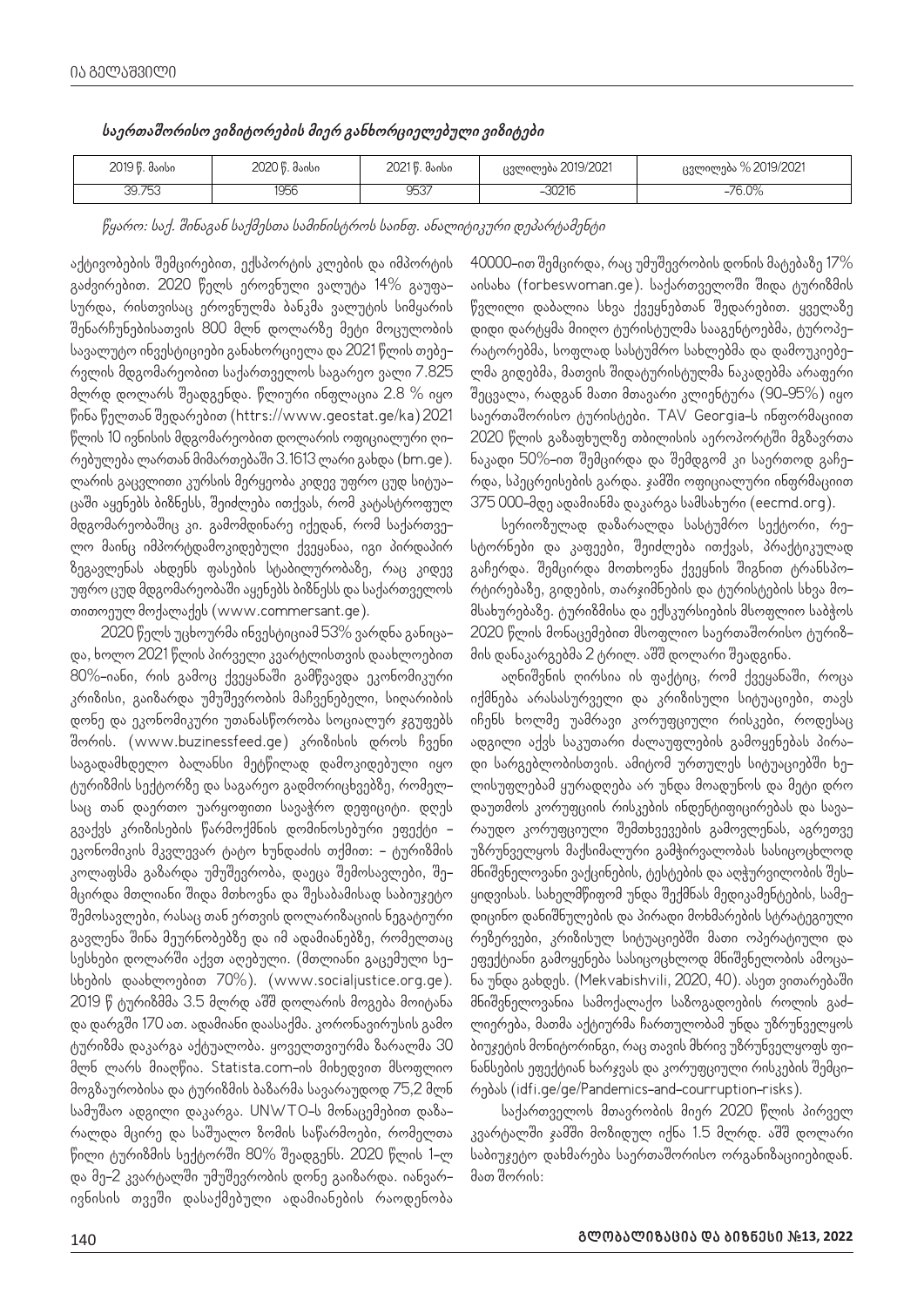- IMF-200 მლნ. აშშ დოლ.;
- ADB-400 მლნ. აშშ დოლ.;
- WB-250 მლნ. აშშ დოლ.;
- AFD-200 მლნ. აშშ დოლ.;
- AIIB-100 მლნ. აშშ დოლ.;
- KFD-250 მლნ. აშშ დოლ.;
- EU-200 მლნ. აშშ დოლ.

შედეგად საქართველოში გაიზარდა სახელმწიფო ვალის მთლიანი მოცულობა.

(Jgerenaia, & Ghaniashvili, 2021. 71). შემოსული თანხებიდან მცირეოდენი სასიკეთო ცვლილებები განხორციელდა:

1) ბიზნესის მხარდაჭერისთვის გამოიყო 500 მლნ ლარი;

2) ცვლილებები შევიდა სახელმწიფო პროგრამის – "აწარ– მოე საქართველოში" თანადაფინანსების პირობებში;

3) სესხი/ლიზინგი პირობები 24დან 36 თვემდე გაიზარდა;

4) გაიზარდა პროცენტის დაფინანსებაში სახელმწიფოს მონაწილეობა;

5) სახელმწიფომ დაიწყო სოფლის მეურნეობის მხარდაჭერის მიკრო საგრანტო პროგრამა, რომლის მოცულობა 40მლნ ლარამდეა (bm.ge).

თუმცა ეს მცირეოდენი ჩამონათვალი ვერაფერი შეღავათი და საიმედო ვერ იქნება ასეთ კრიზისთან მიმართებაში . ქართველ ბიზმესმენთა და დისტრიბუტორთა წარმომადგენლები აღნიშნავენ, რომ ქართულ ბიზნესს სერიოზული პრობლემები აქვს და საქართველოს ეროვნული ბანკი (სებ-ი) ყველაზე მეტად უნდა იყოს დაინტერესებული ამ პრობლემებით. მან თავისი ბერკეტებით და ინსტრუმენენტებით უნდა უზრუნველყოს არამარტო ფასების რეგულირება, არამედ სავალუტო რისკებისა და კურსის დაზღვევაც. ამას ემატება ისიც, რომ საქართველოში არ გვაქვს სერიოზული ფორმით და სახით წარმოება, რომელიც კიდევ უფრო ართულებს და აუარესებს ინფლაციასთან დაკვშირებულ პრობლემებს. სახელმწიფომ უნდა განახორციელოს ადგილობრივი რესურსების უპირატესი გამოყენების საფუძველზე ეკონომიკის რეალური სექტორის დაჩქარებული განვითარებისკენ, მძიმე სასურსათო ბაზრის დივერსიფიკაციისკენ, აგროსასურსათო პროდუქციის უარყოფითი საგრეო სავაჭრო ბალანსის შემცირებისაკენ ორიენტირებული ეკონომიკური პოლიტიკა, რაშიც იგულისხმება იმ პროდუქტების ადგილობრივი წარმოების ხვედრითი წილის გაზრდა, რომლის შესაძლებლობაც ჩვენს ქვეყანაში არსებობს და სამწუხაროდ ჯერ კიდევ გამოუყენებელია. (Mekvabishvili, 2020, 40). ეროვნული ბანკი თავის ფუნქციებს ჰკარგავს, რადგან ვერაფერს აკეთებს ბიზნესის განვითარებისთვისთვის, მითუმეტეს პანდემიის პირობებში. აუცლებელია სებ-ი თავის მონეტარულ პოლიტიკას ატარებდეს ისე, რომ იგი თანხვედრაში მოდიოდეს ბიზნესი განვითარებასთან. ბოლო წლების გამოცდილება ცხადყოფს, რომ სებ-ი პირიქით, ხელს უშლის ბიზნესის განვითარებას - ნათქვამია ქართული ბიზნესის წარმომადგენელთა ანგარიშში (commersant.ge.2021.17.06). კორონავირუსის პანდემიის-

გან მიყენებული ზარალის დათვლა და მასთან გამკლავება კიდევ დიდხანს მოუწევს ქართულ ბიზნესს. მთავარია, სასიკეთო ძვრებს მიეცეს მსვლელობა, რათა შევამციროთ მნიშვნელოვანი ზარალის პროცენტული მაჩვენებელი. აუცილებელია რესურსების ეფექტიანი გამოყენება და რეფორმები ქვეყნის სოციალურ-ეკონომიური მდგომარეობის გაუმჯობესებისათვის. თუკი სახელმწიფო და კერძო სექტორი ერთად იმუშავებს, ეს შესაძლებელი იქნება. საჭიროა ეკონომიკური პოლიტიკის გადახალისებაც. ქვეყნის განვითარებისთვის მნიშვნელოვანია ადგილობრივ მომხმარებელთა ფოკუსირება ქართულ პროდუქტზე, რის დეფიციტსაც მოსახლეობა განიცდის. საჭიროა ადგილობრივ პროდუქტზე მოთხოვნის გზრდისადმი ნდობის აღდგენა, ამისთვის კი მიზანშეწონილია სათანადო ღონისძიებების გატარება. სახელმწიფომ უნდა შეამციროს სამთავრობო ხარჯები და შექმნას მოსახლეობის არსებობისათვის საჭირო მინიმალურ პირობები (Chikviladze, 2020, 73) 2020 წლის ზაფხულში დროებით გახსნილმა შიდა ტურზმმა, რომელიც შემოდგომით ისევ ჩაიკეტა, ვერ მოგვცა მაინცადამაინც დიდი სასიკეთო შედეგი. თუმცა უახლოესი თვეების განმავლობაში არის ცოტაოდენი სასიკეთო ძვრები ტურიზმის გაჯანსაღების მიზნით:

1) ზაფხულის საზღვაო სეზონზე სასტუმრო სექტორმა გარკვეული სარგებელი ნახა ქართველი ტურისტების საშუალებით, უფრო მეტიც, განსაკუთრებით სასრგებლო აღმოჩნდა ეს პროცესი საერთაშორისო ქსელური სასტუმროებისთვისაც, რომლებიც საზღვაო სეზონის დროს იყვნენ 100% დატვირთულნი, რიგ მომენტებში ე. წ. "ოვერბუქინგსაც" კი ჰქონდა ადგილი. ეს განპირობებული იყო სხვადასხვა ფაქტორებით ადგილობრივი ტურისტები ვერ გადიოდნენ დასასვენელბლად უცხოეთში, სასტუმროებმა გააკეთეს მნიშვნელოვანი ფასდაკლებები და ა. შ. ამ მხრივ ძირითადად დატვირთული იყო ბრენდული სასტუმროები, აპარტ-ოტელები, ასევე თბილისის გარშემო არსებული ლოკაციები, (კახეთი და ა. შ.) საირმე და ბორჯომის სასტუმროები (eap-csf.ge./wp-content/2021/03);

2) საქართველო მსოფლიო ტურიზმის ორგანიზაციის აღმასრულებელი საბჭოს წევრი გახდა (sputnik-georgia. com.03.06.2021) და 4 წლის ვადით აირჩიეს. 35 სახელმწიფოდან 23-მა საქართველოს დაუჭირა მხარი საბერძნეთის დედაქალაქ ათენში. "საქართველოს ექნება შესაძლებლობა, ჩაერთოს ორგანიზაციის მიზნების დასახვასა და შემდგომ წარმატებით განხორციელებაში, ასევე უზრუნველყოს მისი ეფექტური და გამჭირვალე ფუნქციონირება. საქართველო თავისი სტრატეგიული ადგილმდებარეობის გათვალისწინებით შეძლებს დაიცვას როგორც შავის ზღვის, ასევე აღმოსავლეთ ევროპის რეგიონების ინტერესები ტურიზმის განვითარების მიმართულებით." - აღნიშნულია განცხადებაში;

3) პირველი ივნსიდან გაიხსნა სახმელეთო საზღვარი და ყველას საბაჟო გამშვები პუნქტი მზადაა ტურსიტების და სატრანსპორტო ნაკადის მისაღებად;

4) პანდემიის გამო შეჩერებული ტურიზმის საინფორმაციო ცენტრებმა მუშაობა განაახლა, რის შემდეგაც ინფორმა